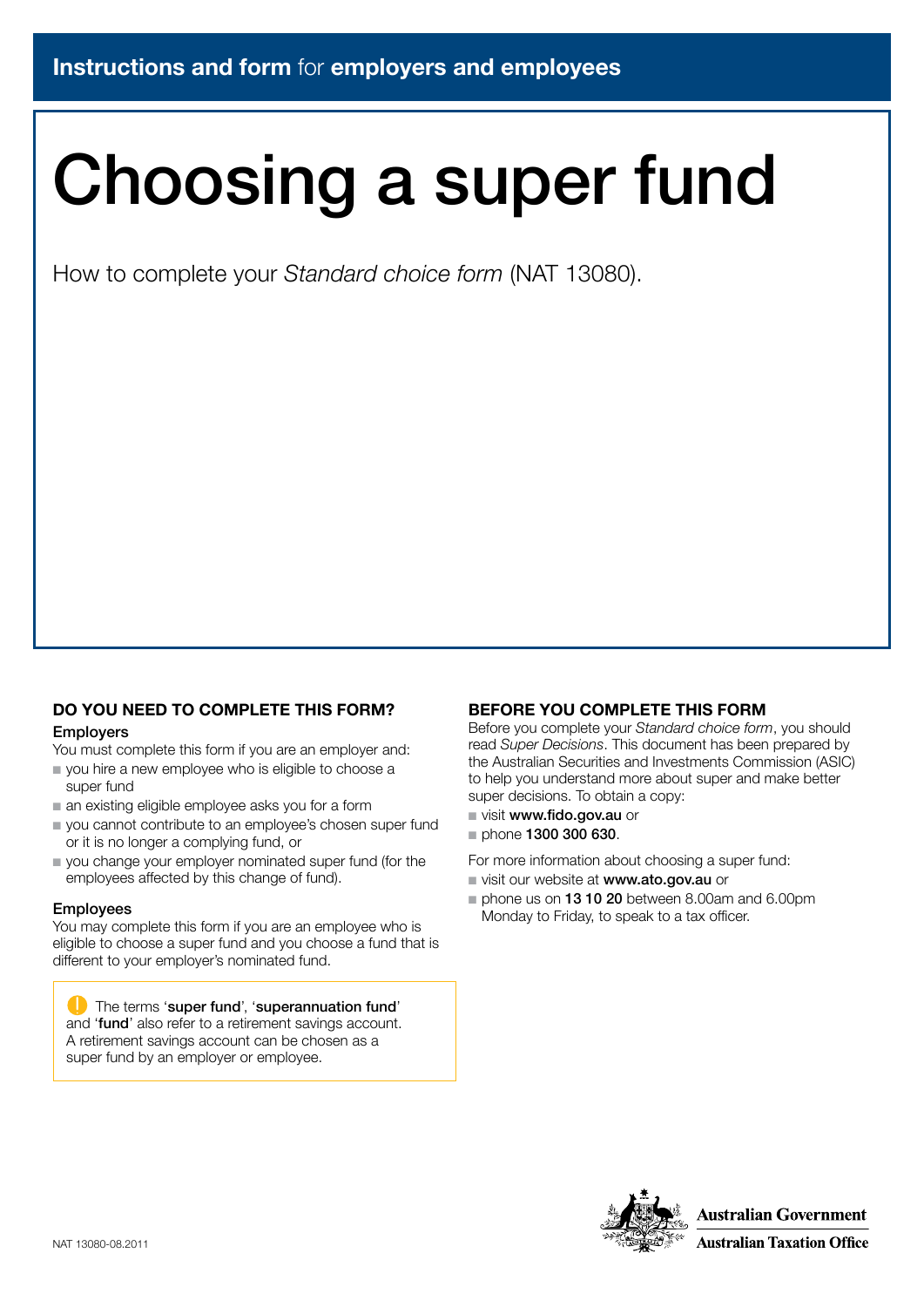## HOW TO COMPI FTF THIS FORM

#### SECTION A: EMPLOYEES

If you are an employee and you are eligible to choose a super fund, your employer must give you this form after they have completed 'Section B'.

#### Question 1

#### Choice of superannuation fund

Complete this question by placing an 'X' in one of the boxes.

#### OPTION 1: You can stay with your employer's super fund

If you don't make a choice, your employer's super contributions will be paid into a fund chosen by your employer. You do not need to complete 'Section A' for this option.

Your employer is not liable for the performance of the super fund you choose or the employer fund they choose on your behalf.

D Do not seek financial advice from your employer unless they are licensed to provide it. You can choose a different fund later if you like.

You only need to complete 'Section A' if you are choosing a fund that is different to your employer's nominated fund (also known as their default fund). You do not need to return this form to your employer if you want to continue to stay with their default fund.

#### OPTION 2: Choose your own super fund

You can choose the super fund you want your employer super contributions paid to. You need to complete 'Section A' for this option.

**Any money you have in existing funds will remain there** unless you arrange to transfer it (or roll it over) to another fund. Check the impact of any exit fees, or benefits you may lose, before leaving the fund. Your employer cannot do this for you.

Your employer is only required to accept one *Standard choice form* from you every 12 months.

If you chose this option, go to 'Question 2'.

#### Question 2 Your details

Provide your personal details.

If you quote your tax file number (TFN) to your employer for super purposes, they must provide it to the super fund they pay your super to.

Providing your TFN means:

- vour super fund will, subject to its rules, be able to accept all contributions for you
- $\blacksquare$  the tax on contributions your fund receives for you will not increase
- $\blacksquare$  other than the tax that may ordinarily apply, no additional tax will be deducted when you start drawing down your super benefits, and
- n it is easier to keep track of different super accounts in your name so you receive all your super when you retire.

You are not legally required to quote your TFN but if you do not quote it your contributions may be taxed at a higher rate.

#### Question 3

#### Details of my chosen superannuation fund

Provide the details of your chosen super fund.

#### Question 4 Appropriate documentation

Complete by placing an 'X' in the box and including a copy of the appropriate documentation listed in the *Standard choice form*.

Your employer does not have to accept your choice of fund if you have not provided the appropriate documents.

If you have completed 'Section A', return this form to your employer and keep a copy for your own records. Do not send a copy of this form to us at the Australian Taxation Office (ATO) or your super fund.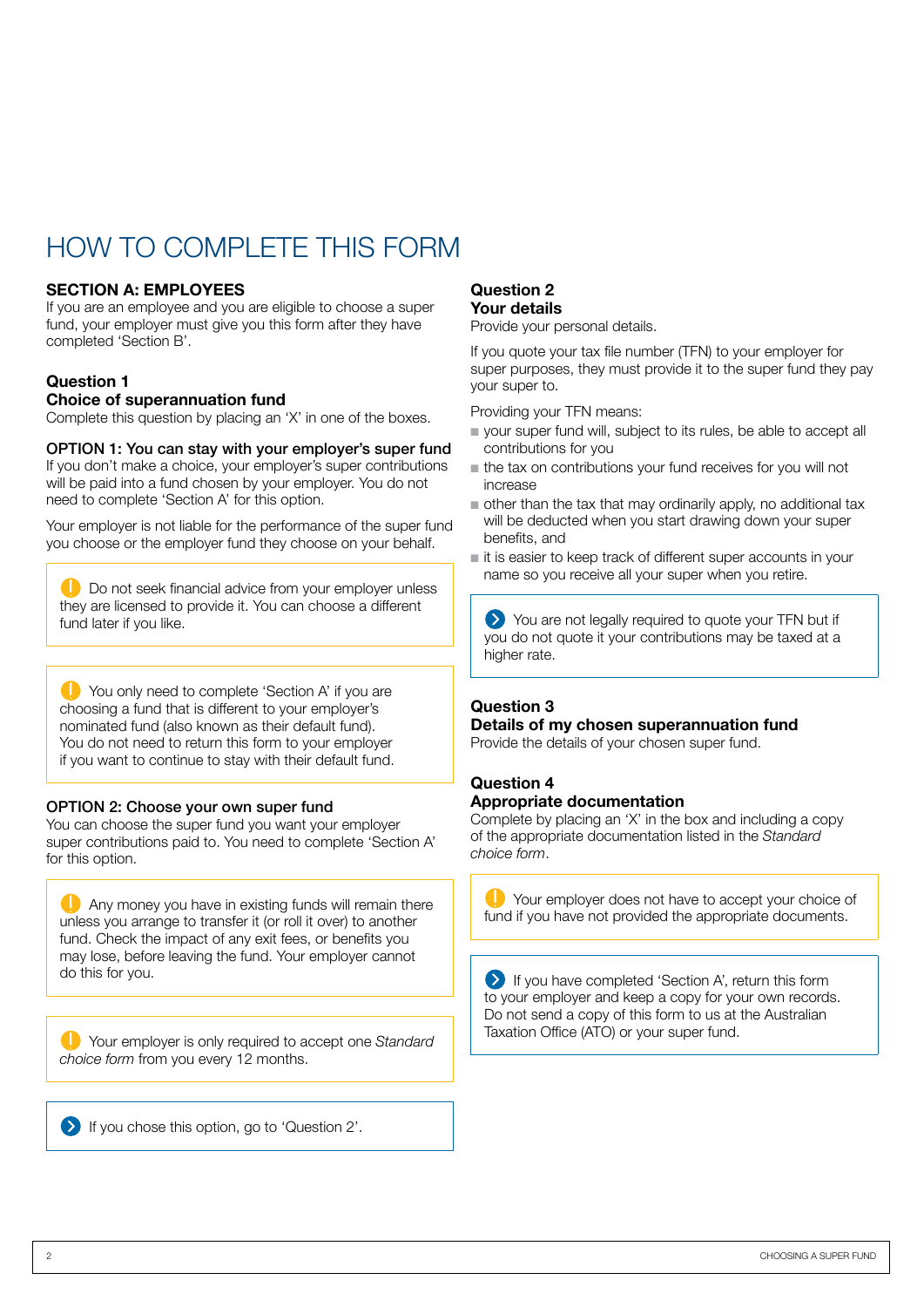#### SECTION B: EMPLOYERS

You must complete 'Section B' of the form before you give the form to your eligible employee.

#### Question 5

#### Your details

Provide your details.

#### Question 6

Your employer nominated superannuation fund

Provide details of your employer nominated super fund.

**If your employer nominated fund has not changed.** write 'NOT APPLICABLE' in the 'Fund's name' field.

Give this form to your employee after you have completed 'Section B'. When your employee returns the completed form to you, do not send it to us at the ATO or your super fund. You must keep a copy for your own records for five years.

**Make sure that you pay super contributions for your** employees by the super guarantee cut-offs:

- n 28 October
- 28 January
- $28$  April
- $28$  July.

This applies whether an employee completes this form or not.

Where an employee chooses a fund, any contributions you make in the two months after receiving the form can be made to either your employer nominated super fund (your default fund) or the employee's new chosen fund. Contributions after the two month period must be made to the employee's new chosen super fund.

#### **MORE INFORMATION** For individuals

- *Super what you need to know* (NAT 71039), and
- *Super and your retirement* (NAT 71040).

#### For employers

- *Super what employers need to know* (NAT 71038)
- *Superannuation quarantee how to meet your super obligations* (NAT 1987), and
- *Paying super your handy reference* (NAT 72035).

#### For more information:

- visit our website at www.ato.gov.au
- visit ASIC's FIDO website at **www.fido.gov.au** for financial tips and safety checks
- subscribe to 'What's New' at www.ato.gov.au to receive regular updates
- $\blacksquare$  phone us on 13 10 20 between 8.00am and 6.00pm, Monday to Friday, to speak to a tax officer
- Dephone our publications ordering service on 1300 720 092 for copies of our publications, or
- $\blacksquare$  write to us at Australian Tax Office

#### PO Box 3578 ALBURY NSW 2640

If you do not speak English well and need help from us, phone the Translating and Interpreting Service on 13 14 50.

If you are deaf, or have a hearing or speech impairment, phone us through the National Relay Service (NRS) on the numbers listed below:

- TTY users, phone 13 36 77 and ask for the ATO number you need
- Speak and Listen (speech-to-speech relay) users, phone 1300 555 727 and ask for the ATO number you need
- $n$  internet relay users, connect to the NRS on www.relayservice.com.au and ask for the ATO number you need.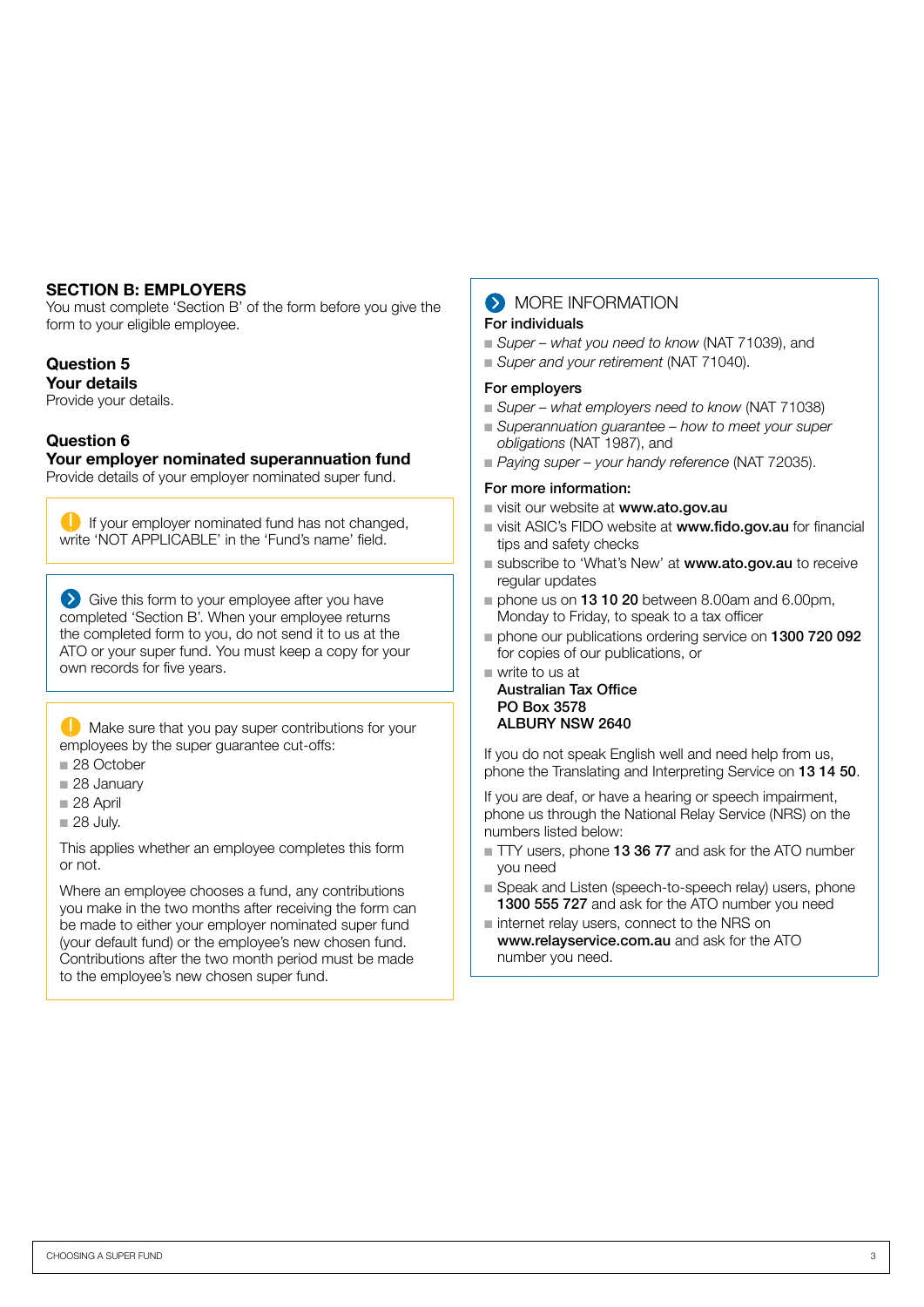#### OUR COMMITMENT TO YOU

We are committed to providing you with accurate, consistent and clear information to help you understand your rights and entitlements and meet your obligations.

If you follow our information in this publication and it turns out to be incorrect or misleading, and you fail to comply with the law as a result, we must still apply the law correctly. However, we will take the fact that you followed our information into account when deciding what action, if any, we should take.

If you make an honest mistake in trying to follow our information in this publication and you fail to comply with the law as a result, we will take the reason for the mistake into account in deciding what action to take.

If you feel that this publication does not fully cover your circumstances, or you are unsure how it applies to you, you can seek further assistance from us.

We regularly revise our publications to take account of any changes to the law, so make sure that you have the latest information. If you are unsure, you can check for more recent information on our website at www.ato.gov.au or contact us.

This publication was current at June 2010.

#### © AUSTRALIAN TAXATION OFFICE FOR THE COMMONWEALTH OF AUSTRALIA, 2011

You are free to copy, adapt, modify, transmit and distribute this material as you wish (but not in any way that suggests the ATO or the Commonwealth endorses you or any of your services or products).

#### PUBLISHED BY

Australian Taxation Office **Canberra** August 2011

JS 21610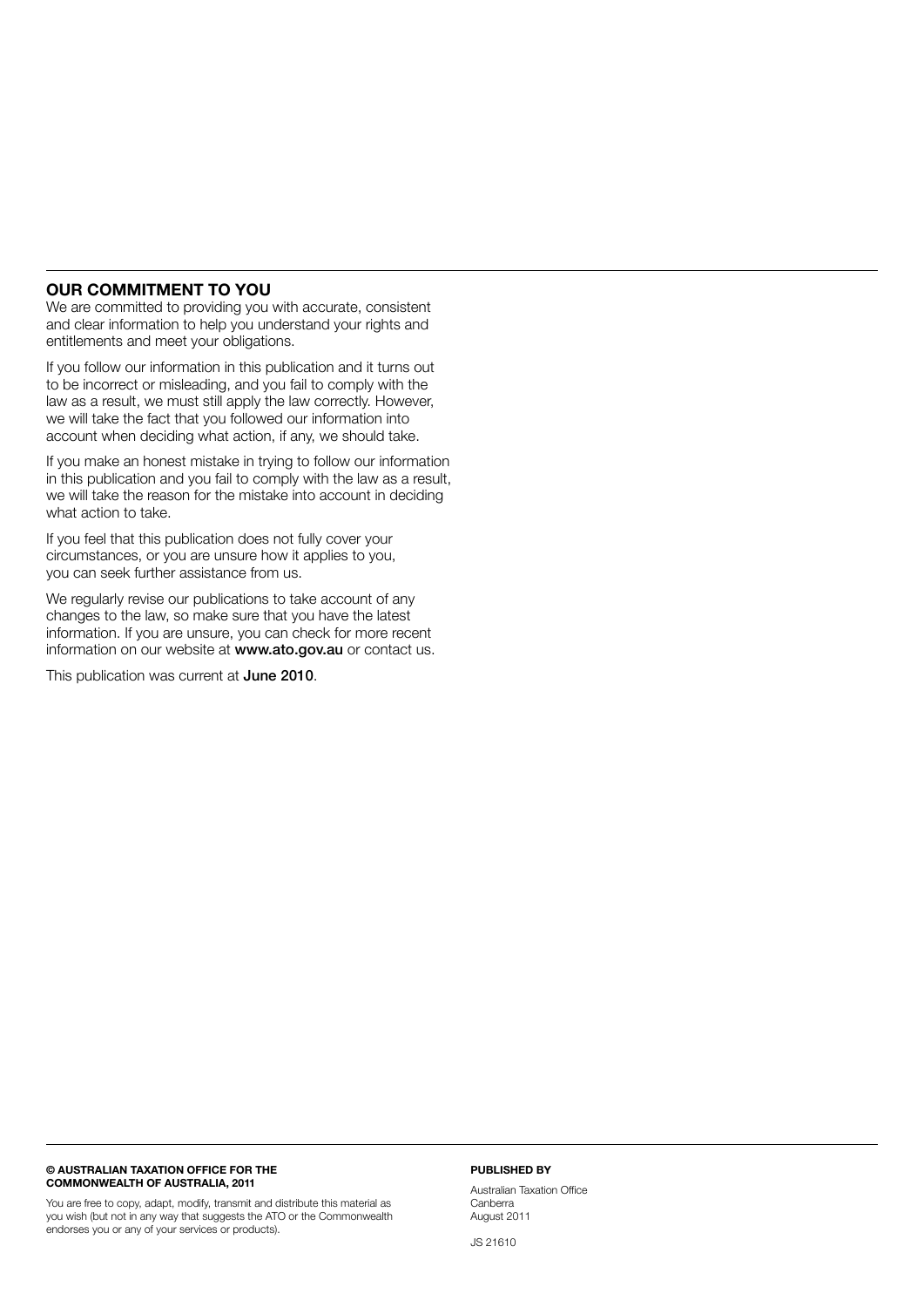

| Choice of superannuation fund<br>I request that all my future superannuation contributions be paid to: (place an $ X $ in one of the boxes below)                                                                                                                                                                                                                                                                               |
|---------------------------------------------------------------------------------------------------------------------------------------------------------------------------------------------------------------------------------------------------------------------------------------------------------------------------------------------------------------------------------------------------------------------------------|
|                                                                                                                                                                                                                                                                                                                                                                                                                                 |
| my employer's superannuation fund named in 'Section B - Question 6'                                                                                                                                                                                                                                                                                                                                                             |
| my own choice of superannuation fund                                                                                                                                                                                                                                                                                                                                                                                            |
| You only need to complete 'Section A' if you want to choose the superannuation fund that your employer's<br>superannuation contributions are paid to.                                                                                                                                                                                                                                                                           |
|                                                                                                                                                                                                                                                                                                                                                                                                                                 |
|                                                                                                                                                                                                                                                                                                                                                                                                                                 |
| Employee identification number (if applicable)                                                                                                                                                                                                                                                                                                                                                                                  |
| Tax file number (TFN)<br>Make sure your superannuation fund knows your TFN.<br>You can check just by looking at your latest statement from them.<br>It helps you keep track of your money, allows you to pay extra<br>contributions, and makes sure the money gets taxed at the<br>special low rate.                                                                                                                            |
| Details of my chosen superannuation fund:                                                                                                                                                                                                                                                                                                                                                                                       |
|                                                                                                                                                                                                                                                                                                                                                                                                                                 |
|                                                                                                                                                                                                                                                                                                                                                                                                                                 |
|                                                                                                                                                                                                                                                                                                                                                                                                                                 |
| Suburb/town<br>State/territory<br>Postcode                                                                                                                                                                                                                                                                                                                                                                                      |
|                                                                                                                                                                                                                                                                                                                                                                                                                                 |
|                                                                                                                                                                                                                                                                                                                                                                                                                                 |
| Superannuation fund's Australian business number (ABN) (if applicable)                                                                                                                                                                                                                                                                                                                                                          |
|                                                                                                                                                                                                                                                                                                                                                                                                                                 |
| Superannuation product identification number (if applicable)                                                                                                                                                                                                                                                                                                                                                                    |
|                                                                                                                                                                                                                                                                                                                                                                                                                                 |
| <b>Appropriate documentation</b> (Place an $X$ in the box if you have attached the required information.)                                                                                                                                                                                                                                                                                                                       |
| I have attached:<br>a. a letter from the trustee stating that this is a complying fund or retirement savings account (RSA) or, for a<br>self managed superannuation fund, a copy of documentation from the ATO confirming the fund is regulated<br>b. written evidence from the fund stating that they will accept contributions from my employer, and<br>c. details about how my employer can make contributions to this fund. |
| Your employer is not required to accept your choice of fund if you have not provided the appropriate documents.                                                                                                                                                                                                                                                                                                                 |
| Date<br>Day<br>Month<br>Year                                                                                                                                                                                                                                                                                                                                                                                                    |
| Daytime phone                                                                                                                                                                                                                                                                                                                                                                                                                   |